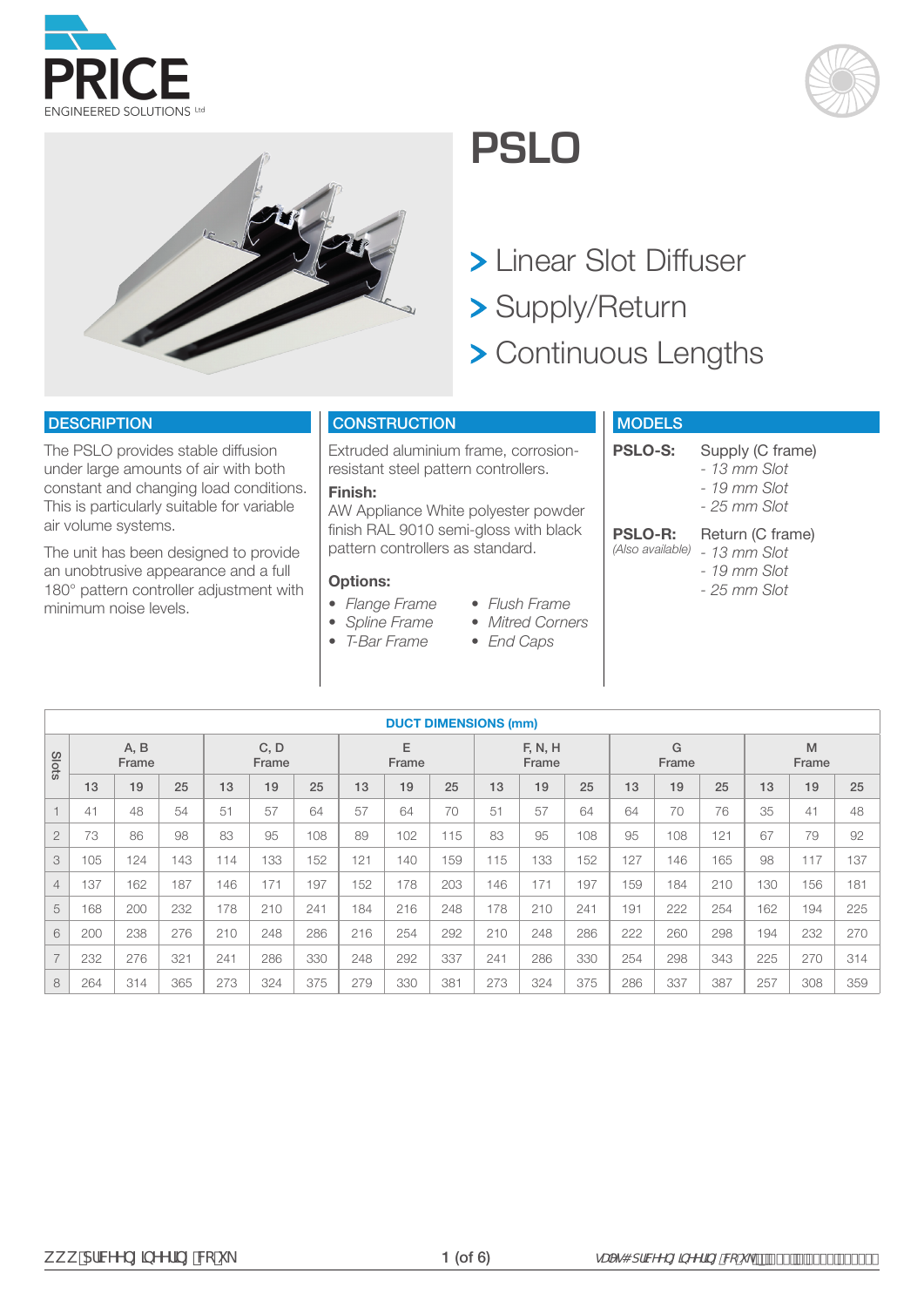# **PSLO – FAME TYPES/MITRED CORNERS**





*FRAME E Flush and Sub-frame, Concealed mounting*



*FRAME C* 

*Flange, Concealed mounting*



*FRAME F Flange & Sub-frame, Concealed mounting*



*FRAME H* 

*Flange with Plaster & Tile Sub-Frame, Concealed mounting*



*FRAME M Flush, Duct mounting, Flangeless*



*FRAME D* 

*Flange, Narrow margin, Concealed mounting*



# *FRAME G*

*Flush with Plaster & Tile Sub-Frame, Concealed mounting*



*FRAME N Spline ceiling, Concealed mounting*



#### 90º MITRED CORNERS – (13 mm, 19 mm & 25 mm)



The standard mitred corner is 90°. Units are factory welded with precision to match and align with the associated straight leg. Units are supplied with

factory installed blank-offs in the slot (painted black) and are inactive.

|         |             |      | 90° MITRED CORNER DIMENSION 'O' |            |         |      |
|---------|-------------|------|---------------------------------|------------|---------|------|
|         | D' Duct     |      |                                 | Frame Type |         |      |
| Slots   | <b>Size</b> | A. B | C, F, H                         | D          | E, G, J | M, N |
| $1 - 4$ | 300         | 313  | 308                             | 302        | 296     | 299  |
| $5 - 8$ | 600         | 613  | 608                             | 602        | 596     | 599  |

#### **NOTES**

All dimensions are given in mm.

D = Duct Size S = Slot Width

W = Overall Face Width Standard Frames are the

most commonly specified and readily available from stock.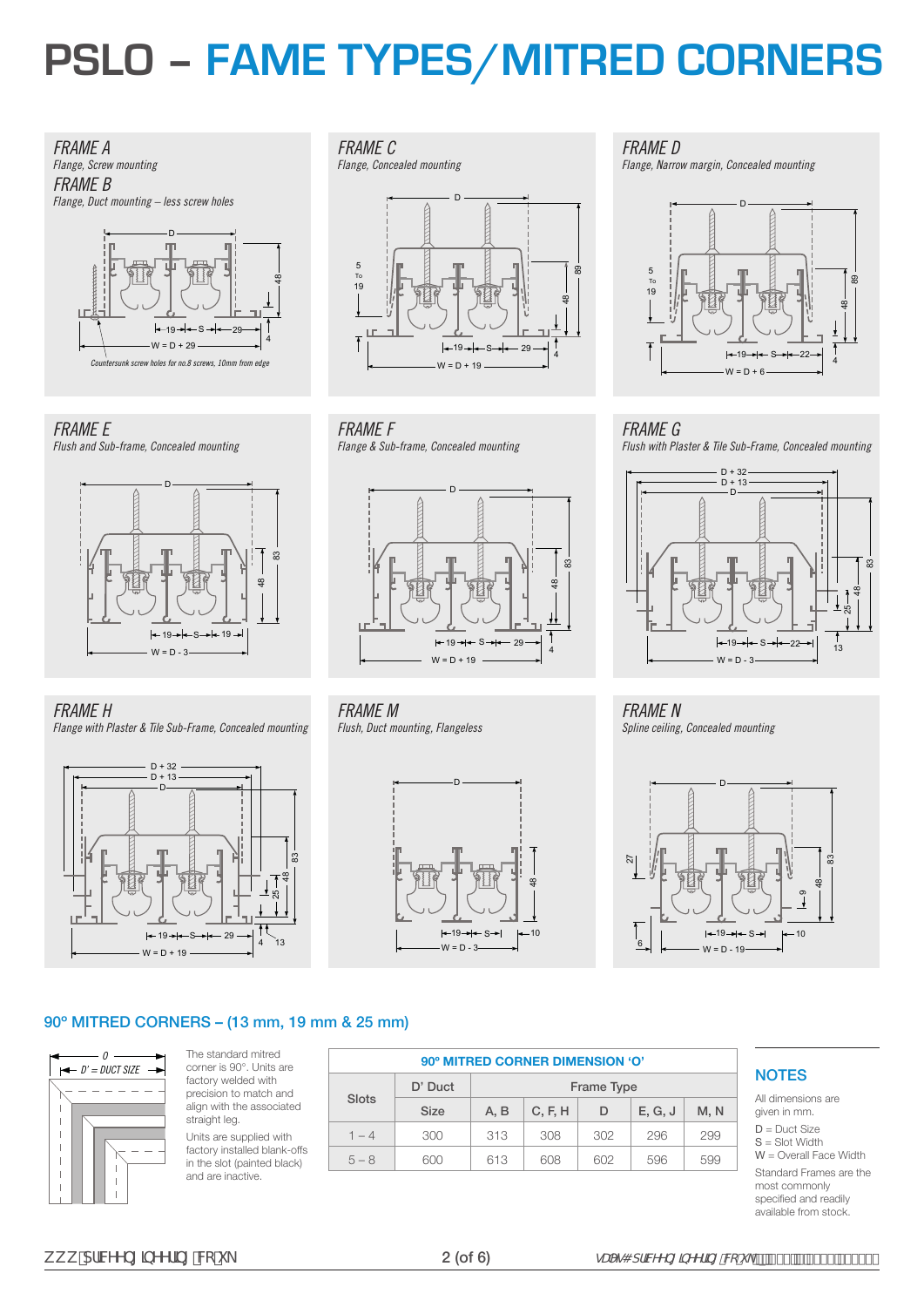# **PSLO – OPTIONS & ACCESSORIES**

#### Overall Length Dimensions & End Cap Position

| Frame<br>type |        | Mitred Mitred Flange Flange |                          |                          |        |        | Mitred Open   Mitred<br>Flange Open Flange | Flat<br>Flat | Open | Open   | Open  | Flat  | Flat  | Flat  |
|---------------|--------|-----------------------------|--------------------------|--------------------------|--------|--------|--------------------------------------------|--------------|------|--------|-------|-------|-------|-------|
|               | E      | L                           | E                        | L                        | E      | L t    | E                                          | L            | E    |        | E     |       | E     | L     |
| A, B          | $D-13$ | $D+25$                      | $D-13$                   | $D+38$                   | $D-6$  | $D+13$ | $D-5$                                      | $D+14$       | D    | $\Box$ | $D-2$ | $D-2$ | $D-3$ | $D-3$ |
| $\mathcal{C}$ | $D-13$ | $D+25$                      | $D-13$                   | $D+38$                   | $D-6$  | $D+13$ | $D-5$                                      | $D+14$       | D    | D      | $D-2$ | $D-2$ | $D-3$ | $D-3$ |
| D             | $D-13$ | $D+13$                      | $D-13$                   | $D+25$                   | $D-6$  | $D+6$  | $D-5$                                      | $D+11$       | D    | $\Box$ | $D-2$ | $D-2$ | $D-3$ | $D-3$ |
| E             | $D-22$ | D                           | $\overline{\phantom{a}}$ | $\overline{\phantom{a}}$ | $D-11$ | D      | $D-10$                                     | $D+2$        | D    | $\Box$ | $D-2$ | $D-2$ | $D-3$ | $D-3$ |
| F, H          | $D-19$ | $D+19$                      | $D-19$                   | $D+19$                   | $D-10$ | $D+10$ | $D-8$                                      | $D+11$       | D    | $\Box$ | $D-2$ | $D-2$ | $D-3$ | $D-3$ |
| G             | $D-3$  | D                           | $D-3$                    | $\Box$                   | $D-14$ | D      | $D-13$                                     | $D+2$        | D    | D      | $D-2$ | $D-2$ | $D-3$ | $D-3$ |
| $M^*$ . $N^*$ | $D-2$  | $D-2$                       |                          |                          | $D-1$  | $D-1$  | $D-2$                                      | $D-2$        | D    | D      | $D-2$ | $D-2$ | $D-3$ | $D-3$ |

<sup>=</sup> Configurations FO and FC: Add 6mm for frame types A, B, C, D, F, G  $D = Duct$ length  $E =$  End Cap Position  $L =$  Overall Length and H. Not available on frame types E, M and N.

# *MITRED END CAP FLANGED END CAP OPEN END FLAT END CAP*













### Lay-In T-Bar Application



### *MITRED END CAPS (standard)*



### *FLAT END CAPS*



# *END CAP CONFIGURATION*



Designed and fabricated specifically to integrate with standard exposed grid T-Bar Ceiling Systems. Available in nominal lengths to suit metric ceiling grid modules. Metric module lengths: 500, 600, 1200 and 1500 mm.

Also available in custom lengths for special applications and in multiplesection assemblies for continuous paired T-Bar ceilings.

| <b>GUIDANCE SIZING FOR SPIGOTS</b>                        |  |                                   |  |
|-----------------------------------------------------------|--|-----------------------------------|--|
| Spigot Velocity m/s   $2$   $2.5$   $3.0$   $3.5$   $4.0$ |  |                                   |  |
| Guide NR Level                                            |  | $20 \mid 25 \mid 30 \mid 35 \mid$ |  |

Side  $|+10$  dBA  $x2$ 

**NC CORRECTION FACTORS FOR VARIOUS LENGTHS** Length (m) 0.6 1.2 1.8 2.4 2.7 3.0 4.6 6.1 7.6 9.1 Supply -3 0 +2 +3 +4 +5 +8 +10 +11 +13 Return 0 +3 +4 +6 +7 +8 +10 +11 +12 +13 **PLENUM CORRECTION**  Entry NR ∆(PPa) Top  $+5$  dBA  $\times$ 1.5

ZZZSULFHHQJLQHHULQJFRXN 3 (of 6) VDOHV#SULFHHQJLQHHULQJFRXN\_

<sup>\*</sup> These types have a flangeless mitred end cap which is the same extrusion profile as the frame

 $D =$  Duct length E = End Cap Position L = Overall Length

*For T Frame & End Cap*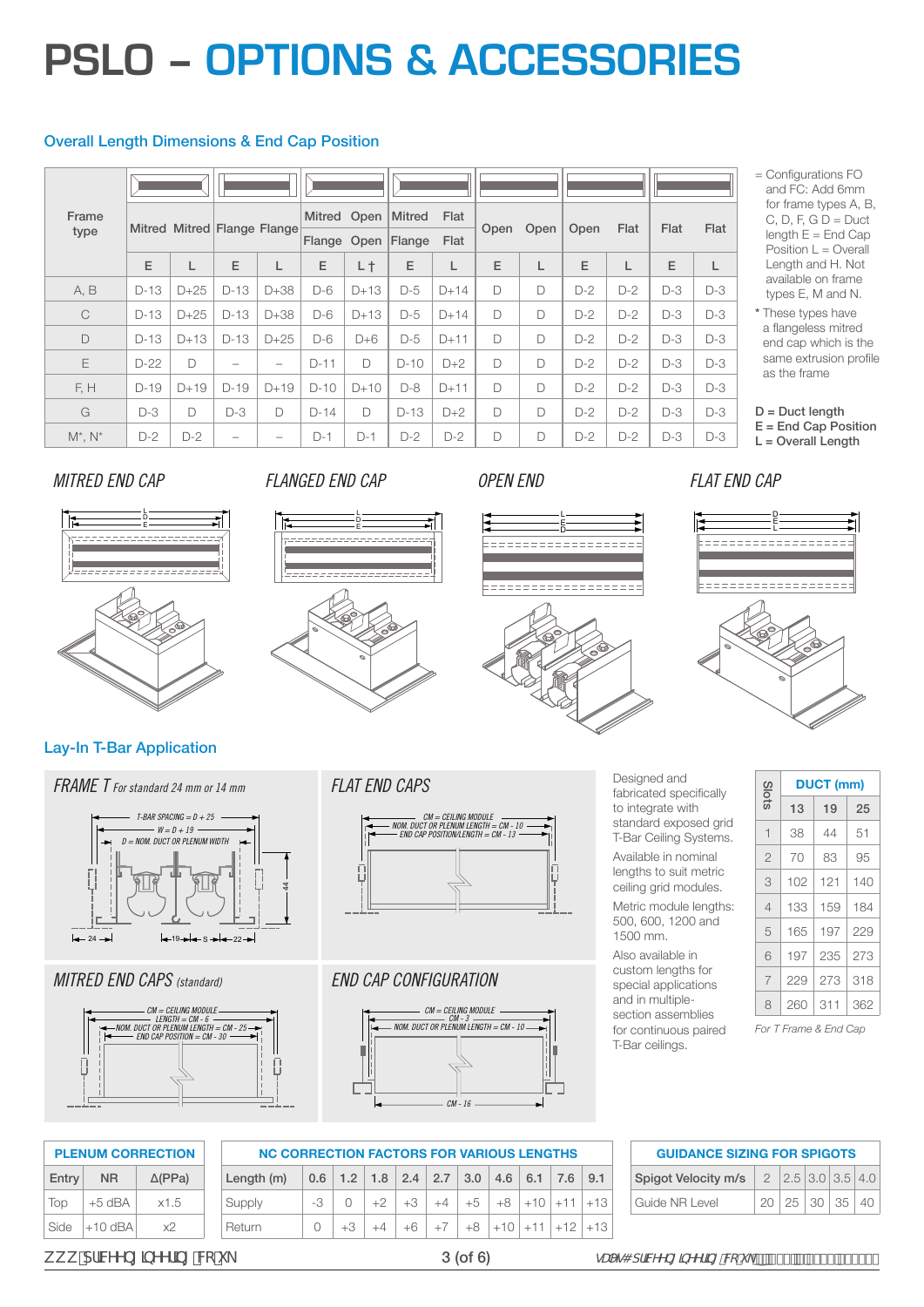# **PSLO – SELECTION DATA**

|      |         |            |       |                |                |       |       | <b>SUPPLY SELECTION DATA</b> |                |       |       |       |      |                       |       | <b>SUPPLY SELECTION DATA</b> |       |                |       |       |                |       |       |       |                |
|------|---------|------------|-------|----------------|----------------|-------|-------|------------------------------|----------------|-------|-------|-------|------|-----------------------|-------|------------------------------|-------|----------------|-------|-------|----------------|-------|-------|-------|----------------|
|      |         |            |       |                | 1-Slot (19 mm) |       |       |                              |                |       |       |       |      |                       |       |                              |       | 2-Slot (19 mm) |       |       |                |       |       |       |                |
|      | $m^3/s$ | Air Volume | 0.010 | 0.013          | 0.015          | 0.020 | 0.025 | 0.030                        | 0.040          | 0.050 | 0.060 | 0.080 |      | Air Volume<br>$m^3/s$ |       | 0.125                        | 0.150 | 0.020          | 0.025 | 0.030 | 0.040          | 0.050 | 0.060 | 0.080 | 0.100          |
|      |         | Τ          | 2.2   | 2.4            | 2.7            | 3.1   | 3.8   | 4.6                          |                |       |       |       |      |                       | T     |                              |       | 2.8            | 3.2   | 3.5   | $\overline{4}$ | 5.1   | 6.1   |       |                |
|      | 600     | Pa         | 3     | 5              | 6              | 12    | 18    | 26                           |                |       |       |       |      | 500                   | Pa    |                              |       | 3              | 4     | 6     | 10             | 16    | 23    |       |                |
|      |         | dB(A)      | 11    | 16             | 21             | 29    | 35    | 39                           |                |       |       |       |      |                       | dB(A) |                              |       | 14             | 19    | 24    | 32             | 38    | 42    |       |                |
|      |         | т          | 2.0   | 2.3            | 2.5            | 2.9   | 3.2   | 3.8                          |                |       |       |       |      |                       | T     |                              |       | 2.6            | 3     | 3.2   | 3.7            | 4.2   | 5.1   |       |                |
|      | 750     | Pa         |       | 3              | 5              | 8     | 13    | 18                           |                |       |       |       |      | 750                   | Pa    |                              |       | $\overline{1}$ | 3     | 4     | 7              | 11    | 15    |       |                |
|      |         | dB(A)      | 5     | 11             | 15             | 23    | 29    | 34                           |                |       |       |       |      |                       | dB(A) |                              |       | 8              | 14    | 18    | 26             | 32    | 36    |       |                |
|      |         | Τ          |       | 2.1            | 2.3            | 2.7   | 3     | 3.3                          | 4.4            |       |       |       |      |                       | T     |                              |       |                | 2.8   | 3.1   | 3.5            | 3.9   | 4.3   | 5.8   |                |
|      | 900     | Pa         |       | $\overline{2}$ | 3              | 6     | 10    | 14                           | 25             |       |       |       |      | 900                   | Pa    |                              |       |                | 2     | 3     | 5              | 8     | 11    | 19    |                |
| Size |         | dB(A)      |       | 6              | 11             | 18    | 24    | 29                           | 36             |       |       |       | Size |                       | dB(A) |                              |       |                | 9     | 14    | 21             | 27    | 32    | 39    |                |
|      |         | T          |       |                |                | 2.5   | 2.8   | 3                            | 3.5            | 4.3   | 5.2   |       |      |                       | T     | 7.2                          |       |                |       |       | 3.2            | 3.6   | 3.9   | 4.6   | 5.8            |
|      | 200     | Pa         |       |                |                | 4     | 6     | 9                            | 15             | 24    | 34    |       |      | 200                   | Pa    | 28                           |       |                |       |       | 3              | 4     | 6     | 11    | 18             |
|      |         | dB(A)      |       |                |                | 12    | 18    | 22                           | 30             | 36    | 41    |       |      |                       | dB(A) | 45                           |       |                |       |       | 15             | 21    | 26    | 33    | 39             |
|      |         | Τ          |       |                |                | 2.3   | 2.6   | 2.8                          | 3.3            | 3.6   | 4.3   |       |      |                       | T     | 6.0                          | 7.2   |                |       |       | 3              | 3.4   | 3.7   | 4.2   | 4.7            |
|      | 500     | Pa         |       |                |                | 3     | 5     | 7                            | 12             | 18    | 26    |       |      | 500                   | Pa    | 19                           | 27    |                |       |       | $\overline{2}$ | 3     | 4     | 8     | 12             |
|      |         | dB(A)      |       |                |                | 8     | 13    | 18                           | 26             | 32    | 36    |       |      |                       | dB(A) | 39                           | 44    |                |       |       | 9              | 15    | 20    | 28    | 33             |
|      |         | Τ          |       |                |                |       | 2.4   | 2.7                          | 3.1            | 3.4   | 3.8   | 5     |      |                       | T     | 5.2                          | 6.2   |                |       |       |                | 3.2   | 3.5   | 4     | 4.5            |
|      | 800     | Pa         |       |                |                |       | 1     | -1                           | $\overline{2}$ | 3     | 5     | 8     |      | 800                   | Pa    | 6                            | 9     |                |       |       |                | H     | 1     | 3     | $\overline{4}$ |
|      |         | dB(A)      |       |                |                |       | 10    | 14                           | 22             | 28    | 32    | 40    |      |                       | dB(A) | 36                           | 40    |                |       |       |                | 12    | 17    | 24    | 30             |

|      |                                 |            |       |                |                | 3-Slot (19 mm) |                |                |                |                |                |                |       |      |                       |        |
|------|---------------------------------|------------|-------|----------------|----------------|----------------|----------------|----------------|----------------|----------------|----------------|----------------|-------|------|-----------------------|--------|
|      | $m^3/s$                         | Air Volume | 0.025 | 0.030          | 0.040          | 0.050          | 0.060          | 0.080          | 0.100          | 0.125          | 0.150          | 0.200          | 0.250 |      | Air Volume<br>$m^3/s$ |        |
|      |                                 | $\top$     | 3     | 3.3            | 3.8            | 4.3            | 4.7            | 6.4            |                |                |                |                |       |      |                       | $\top$ |
|      | 600                             | Pa         | 1     | $\overline{2}$ | $\overline{4}$ | $\overline{7}$ | 10             | 17             |                |                |                |                |       |      | 600                   | Pa     |
|      |                                 | dB(A)      | 9     | 14             | 22             | 27             | 32             | 40             |                |                |                |                |       |      |                       | dB(A)  |
|      |                                 | $\top$     |       | 3.1            | 3.6            | $\overline{4}$ | 4.4            | 5.3            | 6.7            |                |                |                |       |      |                       | T      |
|      | 750                             | Pa         |       | 1              | 3              | $\overline{4}$ | 6              | 11             | 17             |                |                |                |       |      | 750                   | Pa     |
|      |                                 | dB(A)      |       | 8              | 16             | 22             | 26             | 34             | 40             |                |                |                |       |      |                       | dB(A)  |
|      |                                 | T          |       |                | 3.4            | 3.8            | 4.1            | 4.7            | 5.7            | 7.2            |                |                |       |      |                       | T      |
|      | 900                             | Pa         |       |                | $\overline{2}$ | 3              | $\overline{4}$ | 8              | 12             | 19             |                |                |       |      | 900                   | Pa     |
| Size |                                 | dB(A)      |       |                | 13             | 18             | 23             | 31             | 37             | 42             |                |                |       | Size |                       | dB(A)  |
|      |                                 | T          |       |                |                | 3.4            | 3.8            | 4.3            | 4.8            | 5.7            | 6.8            |                |       |      |                       | T      |
|      | 1200                            | Pa         |       |                |                | $\overline{2}$ | $\overline{c}$ | 4              | $\overline{7}$ | 10             | 15             |                |       |      | 1200                  | Pa     |
|      |                                 | dB(A)      |       |                |                | 11             | 16             | 24             | 29             | 35             | 40             |                |       |      |                       | dB(A)  |
|      |                                 | $\top$     |       |                |                |                | 3.5            | $\overline{4}$ | 4.5            | 5.1            | 5.5            | 7.6            |       |      |                       | $\top$ |
|      | 500<br>$\overline{\phantom{0}}$ | Pa         |       |                |                |                | $\overline{2}$ | 3              | $\overline{4}$ | $\overline{7}$ | 10             | 18             |       |      | 1500                  | Pa     |
|      |                                 | dB(A)      |       |                |                |                | 11             | 19             | 25             | 31             | 35             | 43             |       |      |                       | dB(A)  |
|      |                                 | T          |       |                |                |                |                | 3.8            | 4.3            | 4.8            | 5.2            | 6.5            | 8.1   |      |                       | $\top$ |
|      | 1800                            | Pa         |       |                |                |                |                | 1              | $\overline{2}$ | 3              | $\overline{4}$ | $\overline{7}$ | 11    |      | 1800                  | Pa     |
|      |                                 | dB(A)      |       |                |                |                |                | 16             | 21             | 27             | 32             | 40             | 45    |      |                       | dB(A)  |

|             |                       |        |              |                | 4-Slot (19 mm) |                          |                |              |       |       |       |       |
|-------------|-----------------------|--------|--------------|----------------|----------------|--------------------------|----------------|--------------|-------|-------|-------|-------|
|             | Air Volume<br>$m^3/s$ |        | 0.040        | 0.050          | 0.060          | 0.080                    | 0.100          | 0.125        | 0.150 | 0.200 | 0.250 | 0.300 |
|             |                       | T      | 3.7          | 4.1            | 4.5            | 5.2                      | 6.7            | 8.4          |       |       |       |       |
|             | 600                   | Pa     | $\mathbf{2}$ | $\mathbf{2}$   | 5              | 9                        | 14             | 23           |       |       |       |       |
|             |                       | dB(A)  | 16           | 22             | 26             | 34                       | 40             | 46           |       |       |       |       |
|             |                       | $\top$ | 3.4          | 3.8            | 4.2            | 4.9                      | 5.4            | 7            | 8.4   |       |       |       |
|             | 750                   | Pa     | $\mathbf{1}$ | $\overline{2}$ | 3              | 6                        | 9              | 14           | 18    |       |       |       |
|             |                       | dB(A)  | 10           | 16             | 21             | 28                       | 34             | 40           | 45    |       |       |       |
|             |                       | $\top$ |              | 3.6            | $\overline{4}$ | 4.6                      | 5.1            | 6            | 7.3   |       |       |       |
|             | 900                   | Pa     |              | $\mathbf{2}$   | $\mathbf{2}$   | $\overline{4}$           | 6              | 9            | 14    |       |       |       |
| <b>9710</b> |                       | dB(A)  |              | 11             | 16             | 24                       | 29             | 35           | 40    |       |       |       |
|             |                       | $\top$ |              |                |                | 4.2                      | 4.7            | 5.2          | 5.7   | 7.7   | 9.6   |       |
|             | 1200                  | Pa     |              |                |                | $\mathbf{2}$             | 3              | 5            | 8     | 14    | 22    |       |
|             |                       | dB(A)  |              |                |                | 18                       | 23             | 29           | 34    | 41    | 47    |       |
|             |                       | $\top$ |              |                |                | 3.9                      | 4.4            | 4.9          | 5.3   | 6.2   | 8     | 9.6   |
|             | 1500                  | Pa     |              |                |                | $\overline{\phantom{a}}$ | $\overline{c}$ | 3            | 5     | 8     | 13    | 19    |
|             |                       | dB(A)  |              |                |                | 12                       | 18             | 24           | 28    | 36    | 42    | 47    |
|             |                       | $\top$ |              |                |                |                          | 4.1            | 4.6          | 5     | 5.8   | 6.9   | 8.2   |
|             | 1800                  | Pa     |              |                |                |                          | 1              | $\mathbf{2}$ | 3     | 5     | 8     | 12    |
|             |                       | dB(A)  |              |                |                |                          | 14             | 20           | 25    | 33    | 38    | 43    |

#### KEY INFORMATION

Throw based on diffuser installed in a standard suspended ceiling.  $T = Throw$  in metres (m) Pa = Static Pressure Drop dB(A) = Sound Pressure Level

kkk"df]WYb[]bYYf]b["Wc"i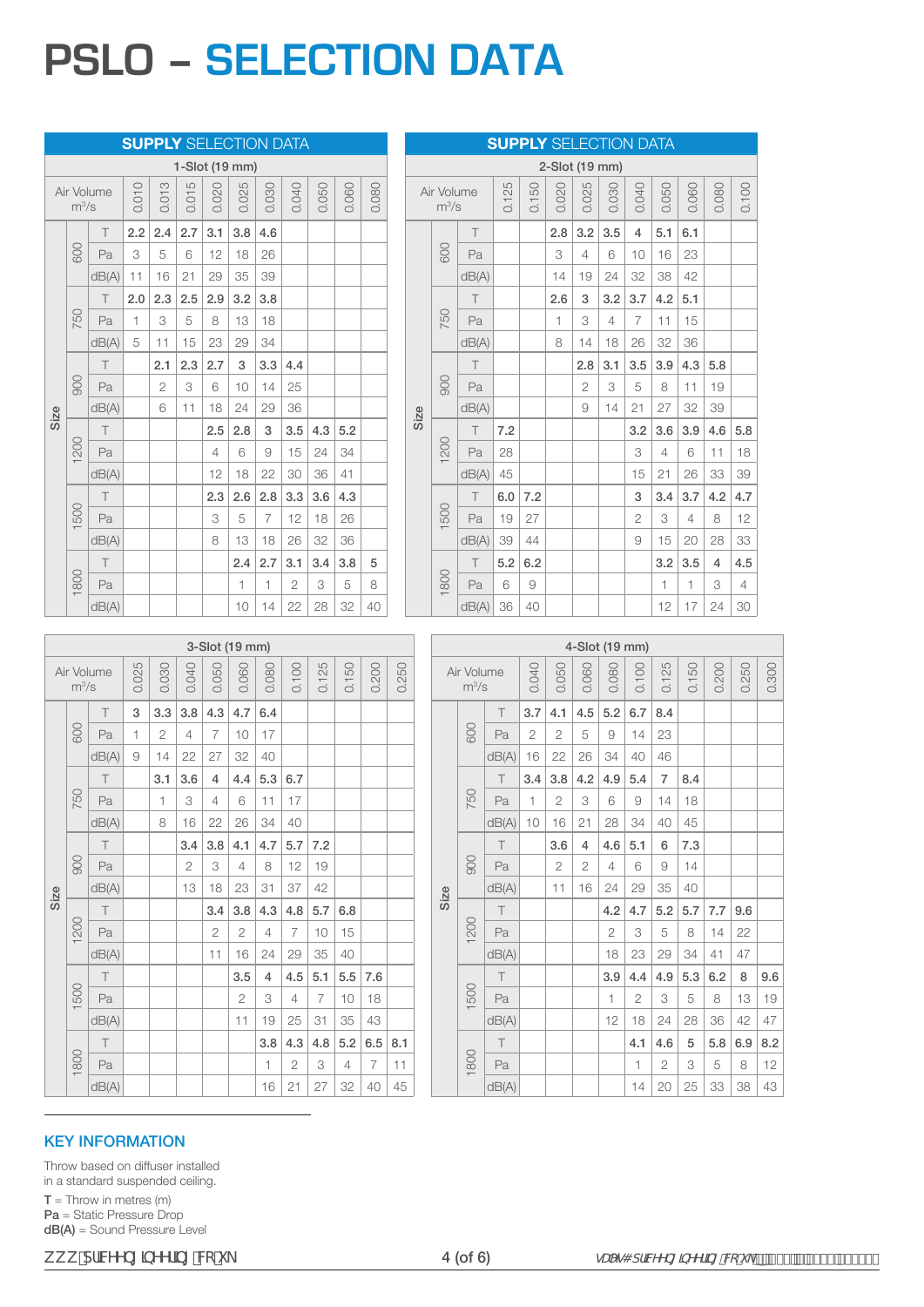# **PSLO – SELECTION DATA**

|      |                                 |            |       |       | <b>SUPPLY SELECTION DATA</b> |                |                |                |      |       |       |          |       |      |                                 |       |              |              |       |       | <b>SUPPLY SELECTION DATA</b> |                |                |       |                |                |
|------|---------------------------------|------------|-------|-------|------------------------------|----------------|----------------|----------------|------|-------|-------|----------|-------|------|---------------------------------|-------|--------------|--------------|-------|-------|------------------------------|----------------|----------------|-------|----------------|----------------|
|      |                                 |            |       |       |                              |                | 5-Slot (19 mm) |                |      |       |       |          |       |      |                                 |       |              |              |       |       | 6-Slot (19 mm)               |                |                |       |                |                |
|      | $m^3/s$                         | Air Volume | 0.040 | 0.050 | 0.060                        | 0.080          | 0.100          | 0.125          | 0.15 | 0.200 | 0.250 | 0.300    | 0.400 |      | Air Volume<br>$m^3/s$           |       | 0.050        | 0.060        | 0.080 | 0.100 | 25<br>$\overline{C}$         | 0.150          | 0.200          | 0.250 | 0.300          | 0.400          |
|      |                                 | T          | 3.6   | 4     | 4.4                          | 5.1            | 5.7            | 7.4            | 8.9  |       |       |          |       |      |                                 | T     | 3.9          | 4.3          | 5     | 5.5   | 6.6                          | 7.9            |                |       |                |                |
|      | 600                             | Pa         |       | 1     | 2                            | 3              | 5              | 8              | 11   |       |       |          |       |      | 600                             | Pa    | $\mathbf{1}$ | $\mathbf{1}$ | 3     | 4     | 6                            | 9              |                |       |                |                |
|      |                                 | dB(A)      | 12    | 18    | 22                           | 30             | 36             | 42             | 46   |       |       |          |       |      |                                 | dB(A) | 13           | 18           | 25    | 31    | 37                           | 42             |                |       |                |                |
|      |                                 | T          |       | 3.7   | 4.1                          | 4.7            | 5.3            | 5.9            | 7.4  |       |       |          |       |      |                                 |       |              | 4            | 4.6   | 5.2   | 5.8                          | 6.3            | 8.8            |       |                |                |
|      | 750                             | Pa         |       | 1     | 1                            | 3              | 4              | 6              | 9    |       |       |          |       |      | 750                             | Pa    |              | $\mathbf{1}$ | 2     | 3     | 5                            | $\overline{7}$ | 13             |       |                |                |
|      |                                 | dB(A)      |       | 12    | 17                           | 24             | 30             | 36             | 40   |       |       |          |       |      |                                 | dB(A) |              | 12           | 19    | 25    | 31                           | 36             | 43             |       |                |                |
|      |                                 | Τ          |       |       | 3.9                          | 4.5            | 5              | 5.6            | 6.1  | 8.5   |       |          |       |      |                                 |       |              |              | 4.4   | 4.9   | 5.5                          | 6              | 7.6            | 9.5   |                |                |
|      | 900                             | Pa         |       |       | 2                            | 3              | 5              | 8              | 12   | 21    |       |          |       |      | 900                             | Pa    |              |              | 2     | 3     | 4                            | 6              | 11             | 17    |                |                |
| Size |                                 | dB(A)      |       |       | 11                           | 18             | 24             | 30             | 35   | 42    |       |          |       | Size |                                 | dB(A) |              |              | 15    | 21    | 26                           | 31             | 39             | 44    |                |                |
|      |                                 | T          |       |       |                              | 4.1            | 4.6            | 5.1            | 5.6  | 6.4   |       | 8.4 10.1 |       |      |                                 |       |              |              |       | 4.5   | 5.0                          | 5.5            | 6.3            | 7.5   | 9              |                |
|      | 200                             | Pa         |       |       |                              | $\overline{1}$ | 2              | $\overline{2}$ | 4    | 6     | 10    | 14       |       |      | 200<br>$\overline{\phantom{0}}$ | Pa    |              |              |       | 1     | 2                            | 3              | 5              | 8     | 12             |                |
|      |                                 | dB(A)      |       |       |                              | 14             | 19             | 25             | 30   | 37    | 43    | 48       |       |      |                                 | dB(A) |              |              |       | 15    | 21                           | 25             | 33             | 39    | 43             |                |
|      |                                 | Τ          |       |       |                              |                | 4.2            | 4.8            | 5.2  | 6     | 6.7   | 8.4      |       |      |                                 |       |              |              |       |       | 4.6                          | 5.1            | 5.9            | 6.6   | 7.2            | 10             |
|      | 500<br>$\overline{\phantom{0}}$ | Pa         |       |       |                              |                | 1              | $\overline{2}$ | 2    | 4     | 6     | 9        |       |      | 500                             | Pa    |              |              |       |       |                              | $\overline{2}$ | 3              | 5     | $\overline{7}$ | 13             |
|      |                                 | dB(A)      |       |       |                              |                | 15             | 20             | 25   | 33    | 38    | 43       |       |      |                                 | dB(A) |              |              |       |       | 16                           | 20             | 28             | 34    | 39             | 46             |
|      |                                 | T          |       |       |                              |                |                | 4.5            | 4.9  | 5.7   | 6.3   | 6.9      | 9.6   |      |                                 |       |              |              |       |       |                              | 4.8            | 5.6            | 6.2   | 6.8            | 8.7            |
|      | 800<br>$\overline{\phantom{0}}$ | Pa         |       |       |                              |                |                | 1              |      | 2     | 3     | 5        | 8     |      | 800                             | Pa    |              |              |       |       |                              |                | $\overline{2}$ | 3     | 4              | $\overline{7}$ |
|      |                                 | dB(A)      |       |       |                              |                |                | 17             | 22   | 30    | 35    | 40       | 48    |      |                                 | dB(A) |              |              |       |       |                              | 17             | 25             | 31    | 35             | 43             |

| $\top$   |       |                |                |                |                | 4.5            | 4.9            | 5.7      | 6.3            | 6.9        | 9.6        |      |                       | $\top$ |              |                |                |                |                | 4.8            | 5.6          | 6.2           | 6.8            |                | $8.7$ 10.8 |
|----------|-------|----------------|----------------|----------------|----------------|----------------|----------------|----------|----------------|------------|------------|------|-----------------------|--------|--------------|----------------|----------------|----------------|----------------|----------------|--------------|---------------|----------------|----------------|------------|
| Pa       |       |                |                |                |                | 1              | 1              | 2        | 3              | 5          | 8          |      | 800                   | Pa     |              |                |                |                |                | 1              | $\mathbf{2}$ | 3             | $\overline{4}$ | $\overline{7}$ | 11         |
| dB(A)    |       |                |                |                |                | 17             | 22             | 30       | 35             | 40         | 48         |      |                       | dB(A)  |              |                |                |                |                | 17             | 25           | 31            | 35             | 43             | 49         |
|          |       |                |                |                |                |                |                |          |                |            |            |      |                       |        |              |                |                |                |                |                |              |               |                |                |            |
|          |       |                |                | 7-Slot (19 mm) |                |                |                |          |                |            |            |      |                       |        |              |                | 8-Slot (19 mm) |                |                |                |              |               |                |                |            |
| ume<br>S | 0.060 | 0.080          | 0.100          | 0.125          | 0.150          | 0.200          | 0.250          | 0.300    | 0.400          | 0.500      | 0.600      |      | Air Volume<br>$m^3/s$ |        | 0.100        | 0.125          | 0.150          | 0.200          | 0.250          | 0.300          | 0.400        | 0.500         | 0.600          |                |            |
| $\top$   | 4.2   | 4.9            | 5.4            | 6.1            | 7.3            | 9.7            |                |          |                |            |            |      |                       | Τ      | 5.4          | 6              | 6.6            |                | 8.9 11.2       |                |              |               |                |                |            |
| Pa       | 1     | $\overline{2}$ | $\overline{4}$ | 6              | 8              | 14             |                |          |                |            |            |      | 600                   | Pa     | $\mathbf{2}$ | 3              | 4              | 8              | 12             |                |              |               |                |                |            |
| dB(A)    | 14    | 21             | 27             | 33             | 38             | 45             |                |          |                |            |            |      |                       | dB(A)  | 25           | 31             | 36             | 43             | 49             |                |              |               |                |                |            |
| $\top$   |       | 4.5            | 5.1            | 5.7            | 6.2            |                | $8.1$ 10.1     |          |                |            |            |      |                       | $\top$ | 5            | 5.6            | 6.1            | 7.1            |                | $9.3$ 11.2     |              |               |                |                |            |
| Pa       |       | 1              | $\overline{2}$ | 3              | $\overline{4}$ | $\overline{7}$ | 11             |          |                |            |            |      | 750                   | Pa     | $\mathbf{2}$ | 2              | 4              | 6              | 10             | 14             |              |               |                |                |            |
| dB(A)    |       | 17             | 23             | 29             | 34             | 41             | 47             |          |                |            |            |      |                       | dB(A)  | 20           | 25             | 30             | 38             | 43             | 48             |              |               |                |                |            |
| $\top$   |       |                | 4.8            | 5.4            | 5.9            | 6.8            |                | 8.7 10.4 |                |            |            |      |                       | $\top$ | 4.7          | 5.3            | 5.8            | 6.7            | 8              | 9.6            |              |               |                |                |            |
| Pa       |       |                | $\overline{1}$ | 2              | 3              | 6              | 9              | 13       |                |            |            |      | 900                   | Pa     | 1            | $\overline{2}$ | 3              | 5              | 8              | 12             |              |               |                |                |            |
| dB(A)    |       |                | 18             | 24             | 29             | 36             | 42             | 47       |                |            |            |      |                       | dB(A)  | 15           | 21             | 25             | 33             | 39             | 43             |              |               |                |                |            |
| $\top$   |       |                |                | 4.9            | 5.4            | 6.2            | 6.9            |          | 8.3 11.0       |            |            | Size |                       | T      |              |                | 5.3            | 6.1            | 6.8            |                |              | 7.5 10.2 12.7 |                |                |            |
| Pa       |       |                |                | 1              | $\mathbf{2}$   | $\overline{4}$ | 6              | 8        | 14             |            |            |      | 200                   | Pa     |              |                | $\overline{c}$ | 3              | 5              | 7              | 12           | 19            |                |                |            |
| dB(A)    |       |                |                | 17             | 22             | 30             | 36             | 40       | 48             |            |            |      |                       | dB(A)  |              |                | 19             | 26             | 32             | 37             | 44           | 50            |                |                |            |
| $\top$   |       |                |                |                | 5              | 5.8            | 6.5            | 7.1      |                | $9.2$ 11.5 |            |      |                       | $\top$ |              |                |                | 5.7            | 6.3            | $\overline{7}$ | 8            | 10.6          |                |                |            |
| Pa       |       |                |                |                | 1              | $\overline{2}$ | 3              | 4        | $\overline{7}$ | 11         |            |      | 500                   | Pa     |              |                |                | $\overline{2}$ | $\overline{2}$ | 4              | 6            | 10            |                |                |            |
| dB(A)    |       |                |                |                | 18             | 26             | 32             | 36       | 44             | 50         |            |      |                       | dB(A)  |              |                |                | 22             | 28             | 33             | 40           | 46            |                |                |            |
| $\top$   |       |                |                |                |                | 5.4            | 6.1            | 6.7      | 7.7            |            | $9.9$ 11.9 |      |                       | $\top$ |              |                |                | 5.4            | 6              | 6.6            | 7.6          |               | $9.1$ 12.8     |                |            |
| Pa       |       |                |                |                |                | 1              | $\overline{2}$ | 3        | 6              | 9          | 13         |      | 800                   | Pa     |              |                |                | 1              | $\overline{2}$ | 3              | 5            | 8             | 16             |                |            |
| dB(A)    |       |                |                |                |                | 21             | 27             | 32       | 39             | 45         | 50         |      |                       | dB(A)  |              |                |                | 18             | 23             | 28             | 36           | 41            | 50             |                |            |

### KEY INFORMATION

Air Volume m<sup>3</sup> /s

600

750

900

1200

1500

1800

Size

Throw based on diffuser installed in a standard suspended ceiling.  $T = Throw$  in metres (m) Pa = Static Pressure Drop dB(A) = Sound Pressure Level

0.250 0.300 0.400 0.500